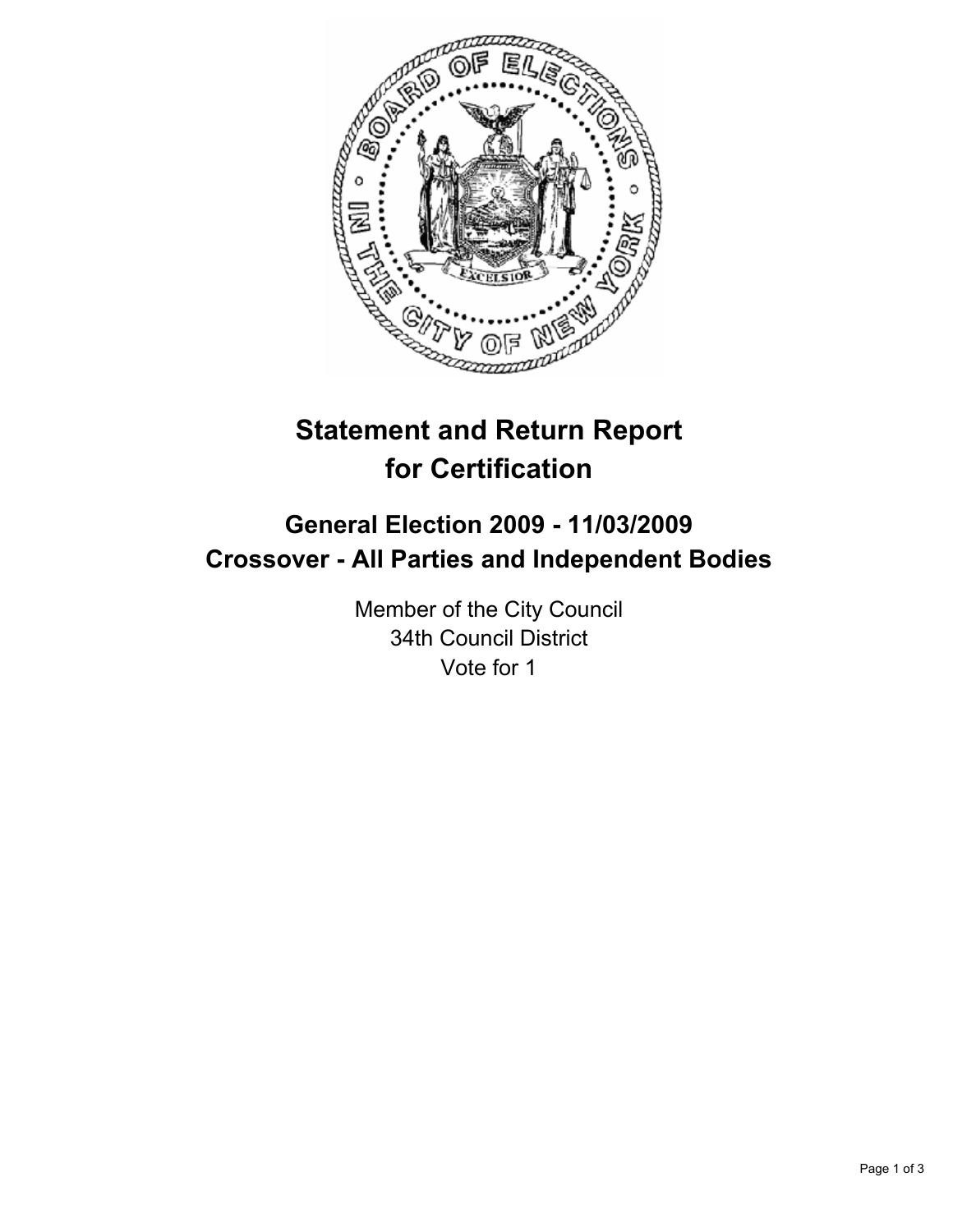

## **Kings County**

| <b>PUBLIC COUNTER</b>               | 15,953 |
|-------------------------------------|--------|
| <b>EMERGENCY</b>                    | 132    |
| ABSENTEE/MILITARY                   | 121    |
| AFFIDAVIT                           | 265    |
| <b>Total Ballots</b>                | 16,471 |
| DIANA REYNA (DEMOCRATIC)            | 8,865  |
| <b>JACQUELINE HARO (REPUBLICAN)</b> | 534    |
| JACQUELINE HARO (CONSERVATIVE)      | 144    |
| MARITZA DAVILA (WORKING FAMILIES)   | 5,063  |
| SUSAN PELEGNINO (WRITE-IN)          |        |
| <b>Total Votes</b>                  | 14,607 |
| Unrecorded                          | 1.864  |

### **Queens County**

| <b>PUBLIC COUNTER</b>             | 2,547 |
|-----------------------------------|-------|
| <b>EMERGENCY</b>                  | 2     |
| ABSENTEE/MILITARY                 | 20    |
| <b>AFFIDAVIT</b>                  | 22    |
| <b>Total Ballots</b>              | 2,591 |
| DIANA REYNA (DEMOCRATIC)          | 1,450 |
| JACQUELINE HARO (REPUBLICAN)      | 239   |
| JACQUELINE HARO (CONSERVATIVE)    | 42    |
| MARITZA DAVILA (WORKING FAMILIES) | 565   |
| TOM BROCK (WRITE-IN)              |       |
| <b>Total Votes</b>                | 2,297 |
| Unrecorded                        | 294   |